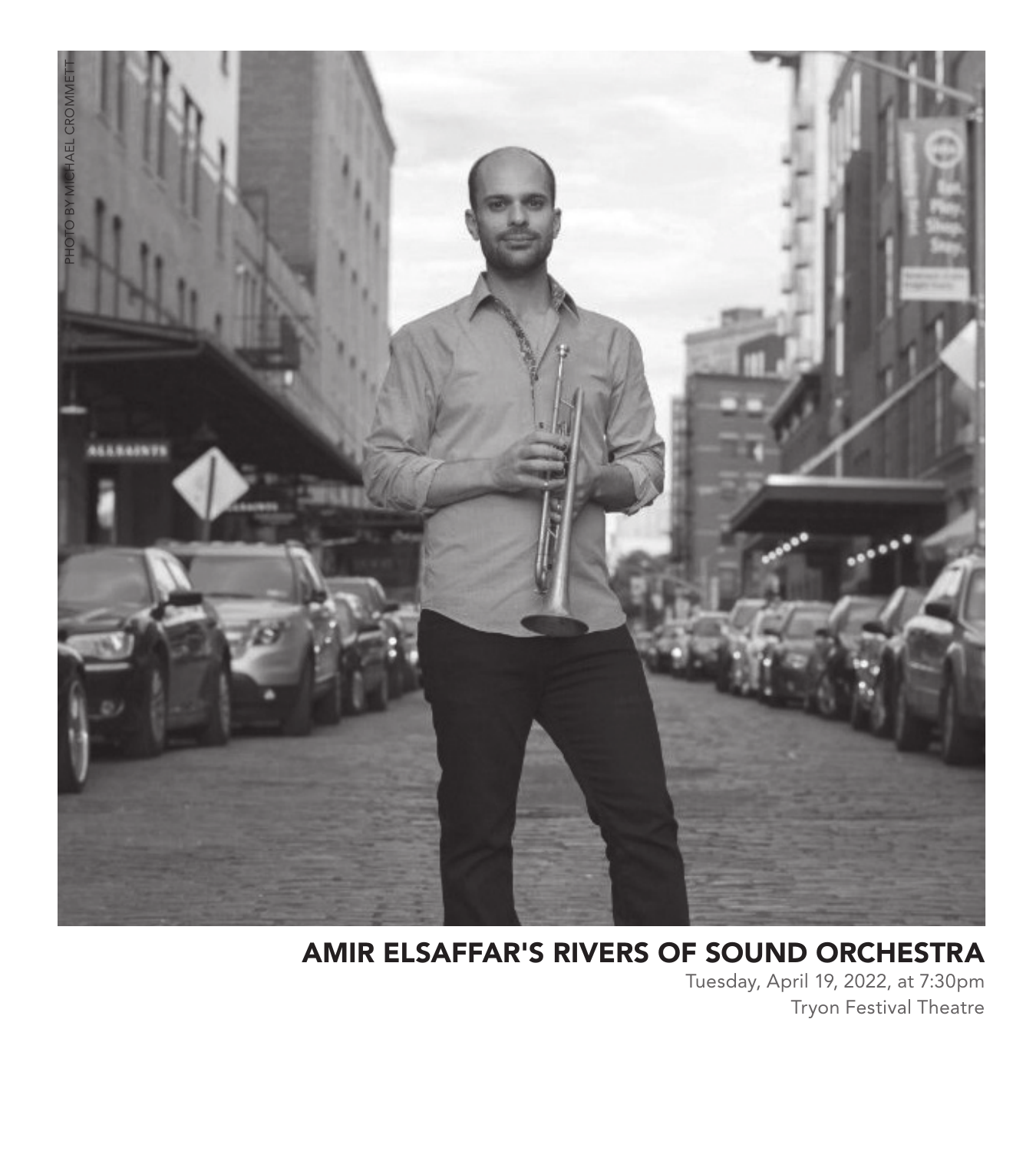## PROGRAM

#### AMIR ELSAFFAR'S RIVER OF SOUND ORCHESTRA

Amir ElSaffar, trumpet/santur Carlo DeRosa, acoustic bass Craig Taborn, piano Dena ElSaffar, violin/jowza Fabrizio Cassol, alto saxophone George Ziadeh, oud/vocals Jason Adasiewicz, vibraphone JD Parran, bass saxophone/clarinet Miles Okazaki, guitar Mohammed Saleh, oboe/English horn Naseem AlAtrash, cello Nasheet Waits, drums Ole Mathisen, tenor saxophone/soprano saxophone Rajna Swaminathan, mridangam Tareq Abboushi, buzuq Tim Moore, percussion/dumbek/frame drum Zafer Tawil, percussion/oud

Amir ElSaffar *Emergence*, parts I-VI (b. 1977) *Lightning Flash March*

*This performance will be presented with no intermission.*

*Amir ElSaffar's Rivers of Sound Orchestra appears by arrangement with: Opus3 Artists opus3artists.com*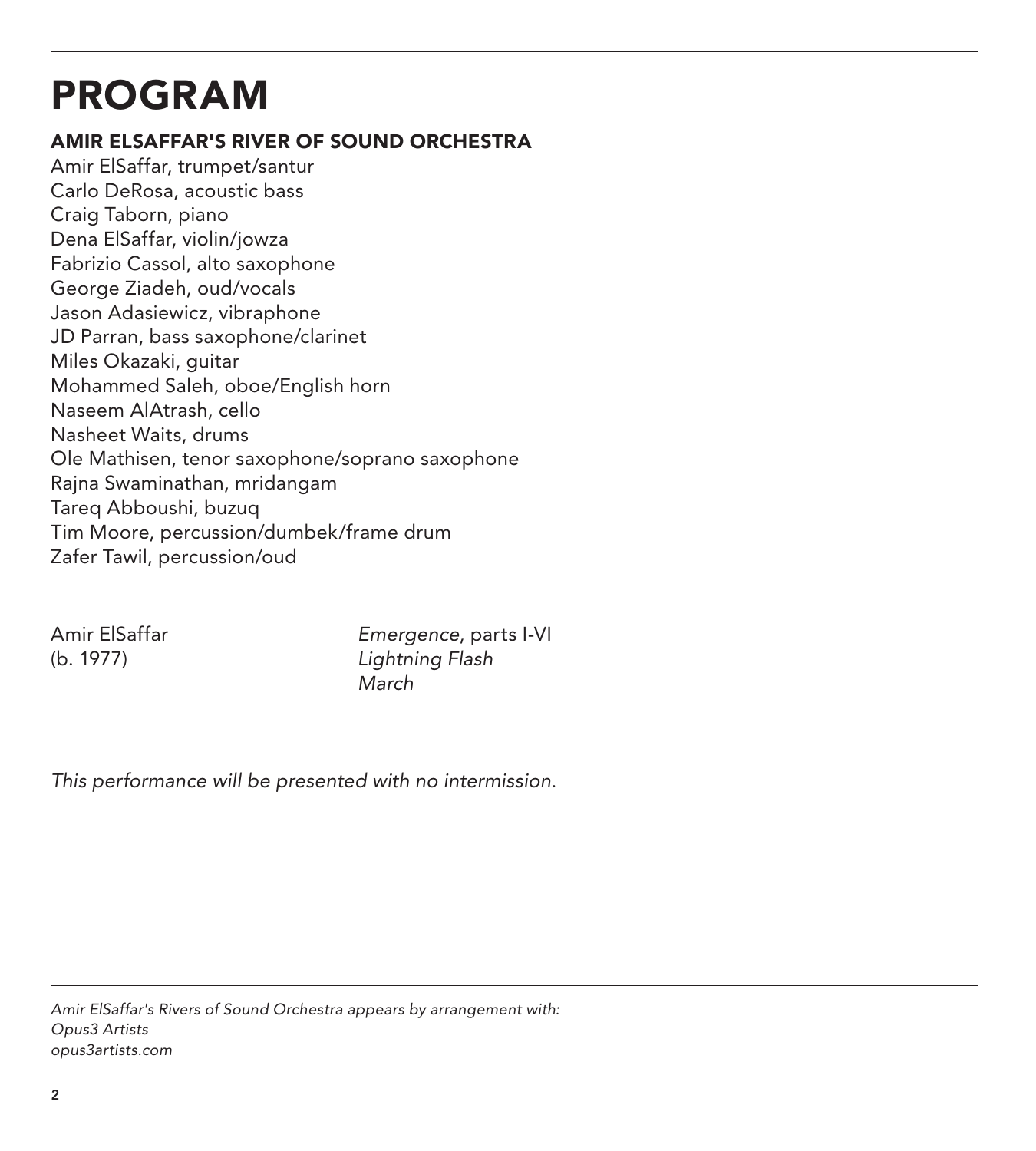### THANK YOU FOR SPONSORING THIS PERFORMANCE

With deep gratitude, Krannert Center thanks all 2021-22 Patron Sponsors and Corporate and Community Sponsors, and all those who have invested in Krannert Center. Please view their names later in this program and join us in thanking them for their support.

This event is supported by:



Krannert Center honors the legacy of Endowed Underwriter Valentine Jobst III. His enthusiasm and commitment to the performing arts ensure that the intense beauty of classical music will continue to resonate in central Illinois.



DEBRA LEE & TY NEWELL Two Previous Sponsorships One Current Sponsorship

\*PHOTO CREDIT: ILLINI STUDIO

#### HELP SUPPORT THE FUTURE OF THE ARTS. BECOME A KRANNERT CENTER SPONSOR BY CONTACTING OUR ADVANCEMENT TEAM TODAY:

KrannertCenter.com/Give • advancement@krannertcenter.illinois.edu • 217.333.6700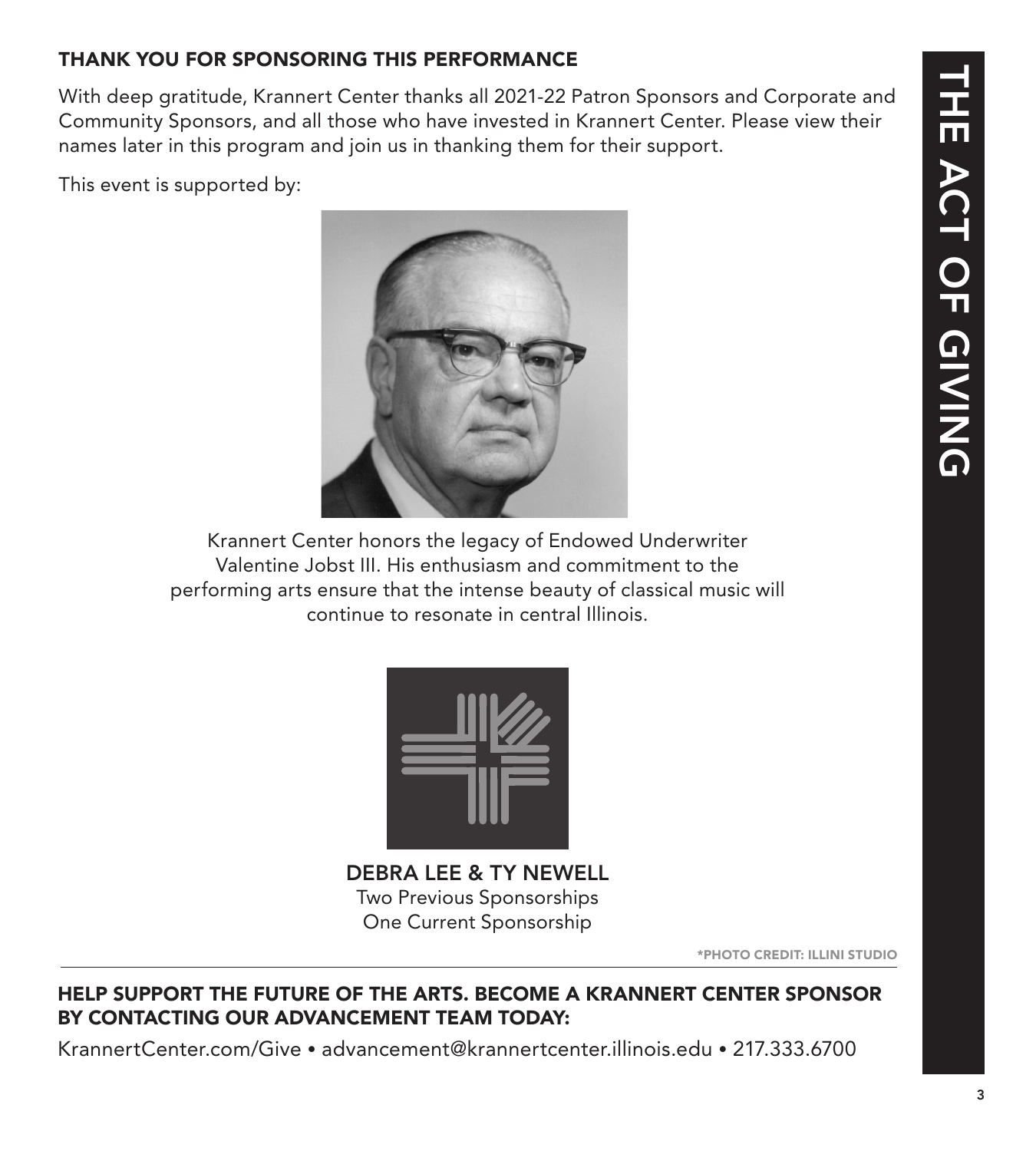## PROGRAM NOTES

 I formed the Rivers of Sound Orchestra in 2015 as a musical, cultural, and social project. The idea was to discover new ways of organizing sound without the hierarchy found in Western European art music (composer -> conductor -> players), without the burden of precedence found in non-Western folk or traditional forms (repetition of what has been done in the past), but still maintaining a sense of structure and cohesion. I was interested in blurring the spaces between improvisation and composition, between composer and players. The process relies on spontaneous group interaction, where each musician has agency as part of the creative process. The idea is to have multiple points of origin emanating simultaneously from the present.

The ensemble includes musicians from a broad spectrum of musical backgrounds and from different parts of the world. My desire is to expand beyond the notion of cultural boundaries, in the sense of one style of music "belonging" to a particular group of people or a society. Rivers of Sound proposes an alternative musical model by genuinely embracing a multitude of musical expressions and by focusing on the interactions between individual musicians. When we begin with an inherent sense of unity and interconnectedness, and musicians as individuals, not representatives of a culture, there is no need to "build bridges."

All of the members of Rivers of Sound are extraordinary musicians with extensive biographies and experiences across a wide array of musical contexts. They are also very close friends of mine. Over the years, Rivers of Sound has become a family, making it one of the most joyful musical experiences of which I have ever been a part. It is my great pleasure to share that experience with the audience this evening.

#### EMERGENCE

The word *Maqam* in Arabic means the position of the feet, where one stands, a place. In music, Maqam refers to modes, or collections of pitches that unfold through melodies, invoking a particular mood or spirit. The pitches of the Maqam are microtonal and the distances between the pitches, the spaces, are what define the character of the Maqam. And the Maqam creates a kind of standing wave that resonates throughout the space.

The work that we will perform tonight, *Emergence*, is about space. The musicians will not be on stage, but on the perimeter of the theater, far apart from one another and surrounding the audience.

Each performance of the work will be unique, due to the semi-improvised nature of the composition, as well as the particulars of each space. The hall's dimensions, the materials it is made of, and the number of people in the room, among other factors, will contribute to a particular sound quality that will influence what the musicians play and how they interact each night.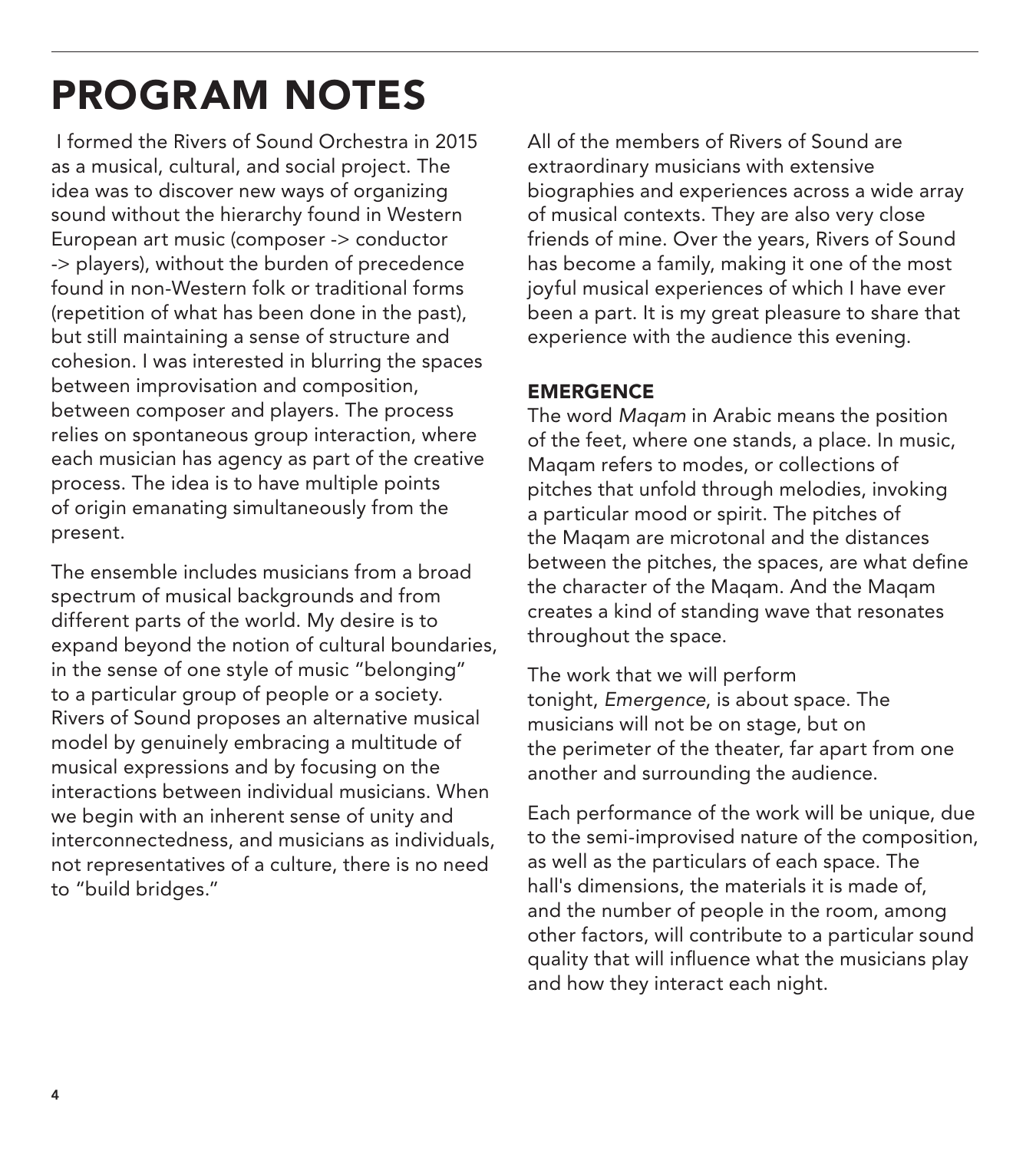Each audience member will have a unique experience, as will the musicians, depending on where they are in the hall and their proximity to the instruments.

As we perform this work, I invite the listener to find a place of quiet and calm, eyes open or closed, and direct their attention both inward and to the surrounding sound as it moves through the space. There is no need to look for or see the musicians; they will become visible during the course of the piece. The main activity that we will all be engaged in, musicians and audiences alike, is listening.

—Amir ElSaffar